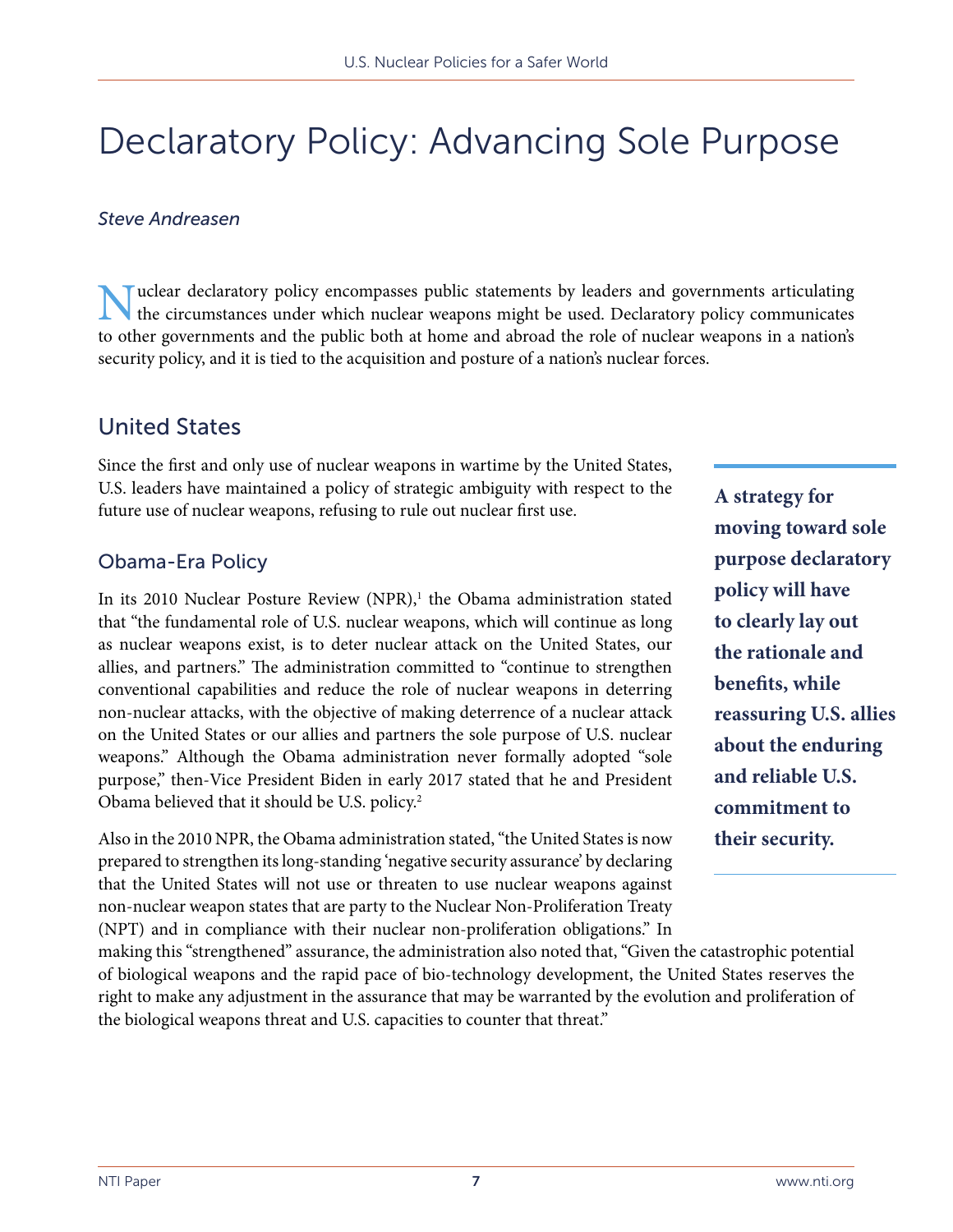### Trump-Era Policy

The 2018 NPR<sup>3</sup> states that a policy of no first use "is not justified today" in light of the contemporary threat environment, underscoring that, "It remains the policy of the United States to retain some ambiguity regarding the precise circumstances that might lead to a U.S. nuclear response." The Trump NPR is consistent with the administration's 2017 National Security Strategy,<sup>4</sup> which stated that America's nuclear arsenal is now "essential" to preventing not just a nuclear attack but also "non-nuclear strategic attacks, and largescale conventional aggression." The 2018 NPR, by underscoring the role of nuclear weapons in deterring significant non-nuclear strategic attacks, explicitly rejects sole purpose. While it repeats the Obama-era negative security assurance (NSA), it broadens the exception to that policy, noting, "Given the potential of significant non-nuclear strategic attacks, the United States reserves the right to make any adjustment in the assurance that may be warranted by the evolution and proliferation of non-nuclear strategic attack technologies and U.S. capabilities to counter that threat."

#### President Biden's Views

In January 2017—one week before leaving office—then-Vice President Biden stated:

*"Given our non-nuclear capabilities and the nature of today's threats—it's hard to envision a plausible scenario in which the first use of nuclear weapons by the United States would be necessary. Or make sense. President Obama and I are confident we can deter—and defend ourselves and our Allies against—non-nuclear threats through other means. The next administration will put forward its own policies. But, seven years after the Nuclear Posture Review charge—the President and I strongly believe we have made enough progress that deterring—and if necessary, retaliating against—a nuclear attack should be the sole purpose of the U.S. nuclear arsenal."*

More recently, in a March/April 2020 essay in *Foreign Affairs*, 5 then-presidential candidate Biden underlined his commitment to sole purpose (reiterated in the 2020 Democratic Party Platform):

*"As I said in 2017, I believe that the sole purpose of the U.S. nuclear arsenal should be deterring—and, if necessary, retaliating against—a nuclear attack. As president, I will work to put that belief into practice, in consultation with the U.S. military and U.S. allies."*

### Russia

Russia's 2014 military doctrine<sup>6</sup> states that it would consider the use of nuclear weapons against any country in extreme self-defense situations:

*"The Russian Federation shall reserve the right to use nuclear weapons in response to the use of nuclear and other types of weapons of mass destruction against it and/or its allies, as well as in the event of aggression against the Russian Federation with the use of conventional weapons when the very existence of the state is in jeopardy."*

Most recently, in early June 2020, President Putin signed an official Russian policy paper, titled "Basic Principles of State Policy of the Russian Federation on Nuclear Deterrence,"<sup>7</sup> spelling out the principles of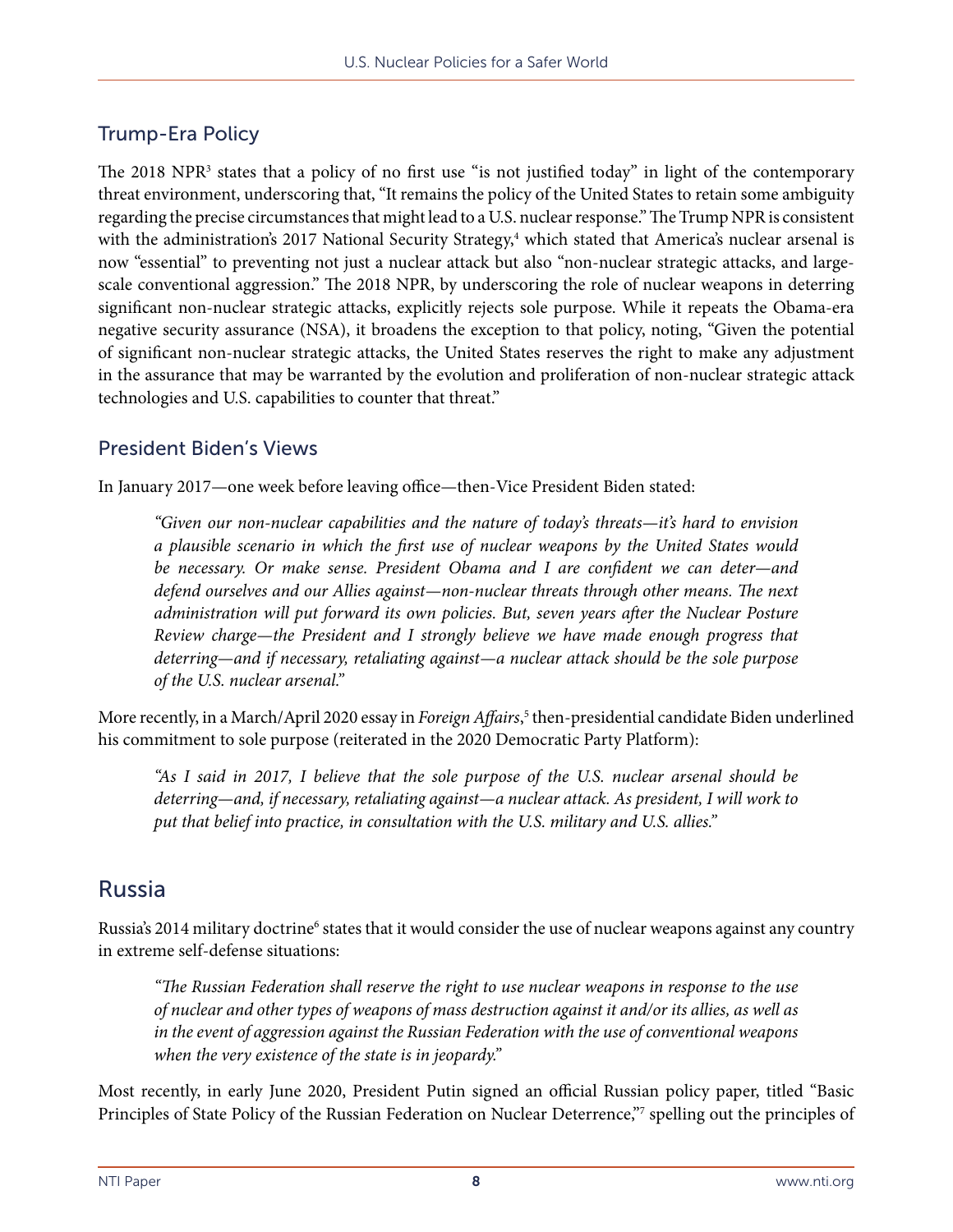Moscow's nuclear deterrence strategy. The paper repeats the formula quoted above from the 2014 Russian military doctrine, making clear that Russia "considers nuclear weapons exclusively as a means of deterrence, their use being an extreme and compelled measure."

The paper also states that "in the event of a military conflict, this Policy provides for the prevention of an escalation of military actions and their termination on conditions that are acceptable for the Russian Federation and/or its allies." This may be a reference to general nuclear capabilities and readiness, rather than an explicit endorsement of early nuclear use or "escalate to de-escalate."

The paper also makes clear that deployment of nuclear weapons delivery systems, ballistic missile defenses, INF systems (nuclear or conventional), and other advanced weapons in the territory of non-nuclear weapon states that consider Russia as a potential adversary would make them targets of Russian nuclear deterrence.

Finally, in addition to responding to reliable data on a launch of ballistic missiles or the use of nuclear weapons against Russia and/or its allies, the document provides for the possible use of nuclear weapons in response to an attack against the critical national infrastructure that is responsible for controlling and employing nuclear weapons (which many experts have suggested could include cyberattacks that can disable nuclear command-and-control systems).

## China

Alone among the P5, China states that it maintains a "no first use" policy of nuclear weapons with no exceptions. Originally declared in 1964, this pledge has been reaffirmed by Chinese officials on numerous occasions. China has also shown interest in a universal, legally binding P5 negative security assurance toward non-nuclear weapon states.

# France and the United Kingdom

Neither France nor the United Kingdom has adopted "sole purpose" or "no first use" policies.

In its 2017 Defense and National Security Strategic Review,<sup>8</sup> France stated that the "use of nuclear weapons would be conceivable only in extreme circumstances of legitimate self-defense." In February 2020, French President Macron, noting that the fundamental purpose of France's nuclear strategy is to prevent war and that French nuclear forces "strengthen the security of Europe through their very existence," reaffirmed that "France will never engage into a nuclear battle or any forms of graduated response," but "should there be any misunderstanding about France's determination to protect its vital interests, a unique and one-time-only nuclear warning could be issued to the aggressor State to clearly demonstrate that the nature of the conflict has changed to re-establish deterrence."9

In 2015, the United Kingdom stated that "We would use our nuclear weapons only in extreme circumstances of self-defence, including the defence of our NATO Allies. While our resolve and capability to do so if necessary is beyond doubt, we will remain ambiguous about precisely when, how and at what scale we would contemplate their use, in order not to simplify the calculations of any potential aggressor."<sup>10</sup> In 2021, the United Kingdom repeated almost verbatim this language in the "Integrated Review of Security, Defence,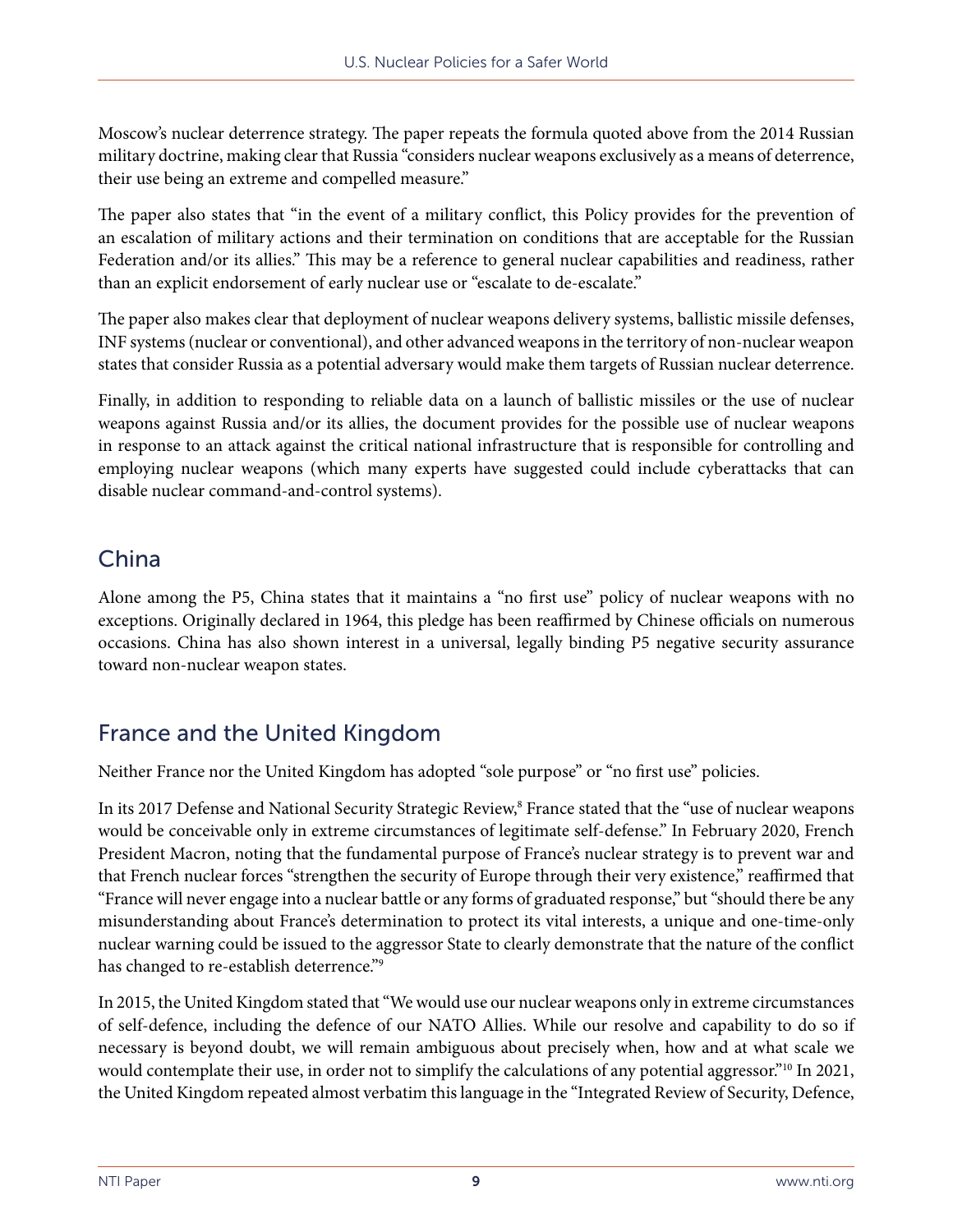Development and Foreign Policy," stating that "We would consider using our nuclear weapons only in extreme circumstances of self defence, including defence of our NATO Allies . . . we will remain deliberately ambiguous about precisely when, how and at what scale we would contemplate use of nuclear weapons."<sup>11</sup>

Both France and the United Kingdom also have adopted NSAs with respect to non-nuclear countries—the French with no caveats and the United Kingdom (in 2021) with caveats relating to chemical or biological capabilities, or emerging technologies with comparable impact (i.e., the United Kingdom leaves open the option to use nuclear weapons in response to chemical or biological attacks or emerging technologies with comparable impact).<sup>12</sup>

# Political and Security Context

As the Biden administration reviews its nuclear policy and posture, the likely point of departure will be a review of Trump and Obama administration policies and President Biden's previously stated views on sole purpose, both as vice president and as a candidate for president.

Although President Biden has clearly and publicly stated his position, moving U.S. nuclear allies Britain and France to follow and other U.S. allies in NATO and the Asia-Pacific to support a change in U.S. declaratory policy will be challenging. Although U.S. and NATO defense budgets are unlikely to escape the COVID-19 pandemic without significant programmatic adjustments—including in missile defense and nuclear capabilities—the issue of declaratory policy may be insulated from a NATO defense review. The absence of substantial progress on Ukraine and other political and security issues relating to Russia may create resistance to changing declaratory policy, despite the slightly improved atmosphere for progress on nuclear threat reduction following the extension of New START. Such resistance to a fundamental change of NATO nuclear policy likely will come from many NATO member states.13 Given the worsening political and security dynamic with China, there may be similar reservations among Asian allies to changes in U.S. declaratory policy. According to news accounts, both Japan and South Korea expressed concern about reports that the Obama administration was considering adopting a "no first use" policy in 2016, and the Biden administration is likely to encounter similar resistance to the somewhat different idea of a sole purpose declaration.

# Advancing Sole Purpose

Given the potential for resistance, a strategy for moving toward sole purpose declaratory policy will have to clearly lay out the rationale and benefits, while reassuring U.S. allies about the enduring and reliable U.S. commitment to their security.

**A new policy narrative**—A change in declaratory policy, alone or along with other steps, would need to make clear that reducing the role of nuclear weapons in national security strategy is an urgent priority for the United States and would set a solid foundation for a new direction in U.S. nuclear policy. Importantly, it also would provide a basis for a new process of engagement with Russia and China, with the goal of encouraging and adopting safer policies on nuclear use. Announcing that the sole purpose of U.S. nuclear weapons is to deter nuclear attacks on the United States and its allies and partners—combined with restoring the Obamaera negative security assurance (i.e., the United States "will not use or threaten to use nuclear weapons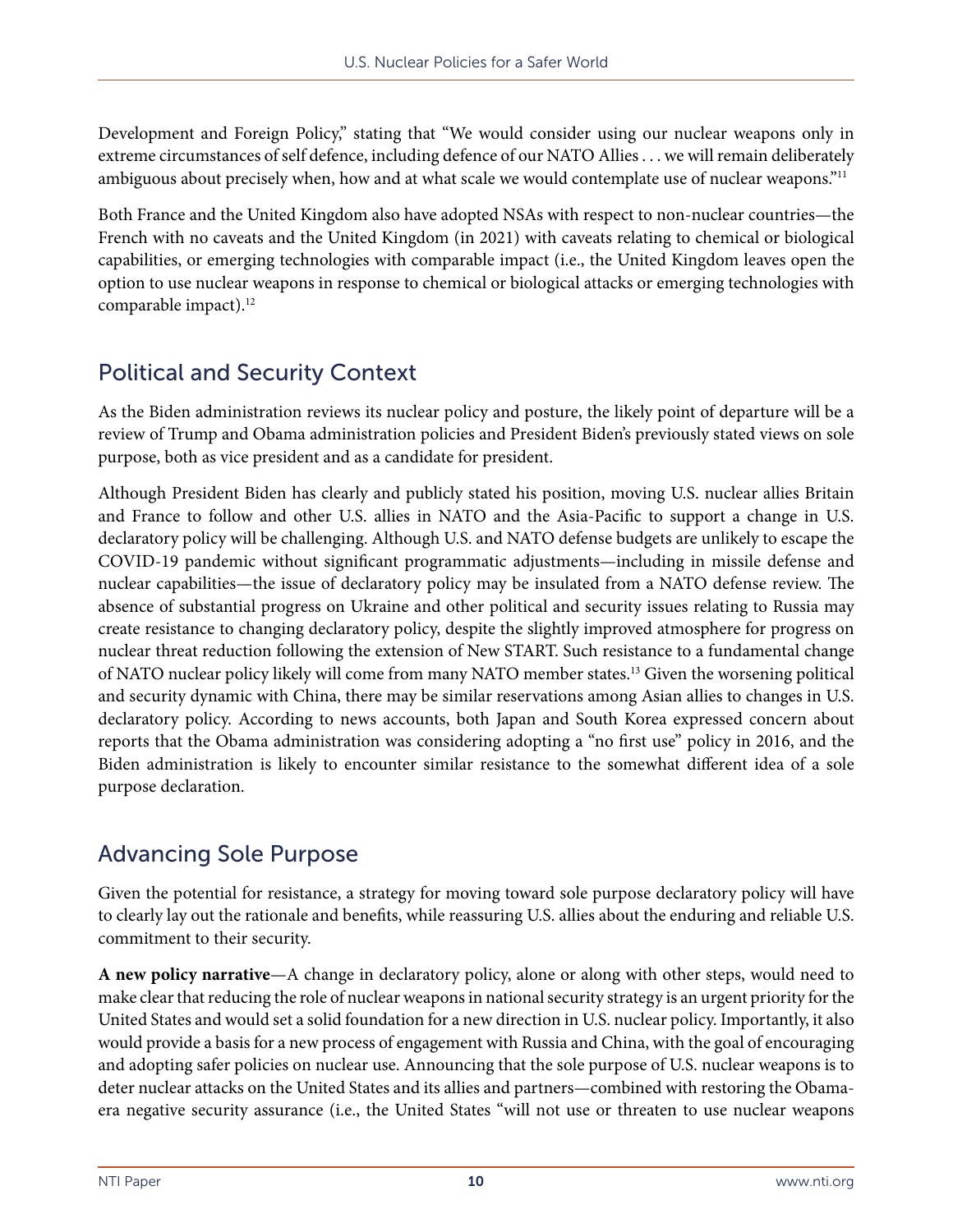against non-nuclear weapon states that are party to the NPT and in compliance with their nuclear nonproliferation obligations")—would clearly signal a policy course change and renewed U.S. global leadership toward reduced reliance on nuclear weapons.

**Advancing a new policy—**An initiative to move toward a sole purpose policy will need to combine U.S. leadership with deft diplomacy involving U.S. allies in both Europe and Asia, as well as Russia and China. Such an initiative could include a "declaratory policy challenge" to other nuclear weapon states and involve the following three steps:

- **1. Consultations and Reassurance**—Consultations with NATO and Asia-Pacific allies could take place in the context of an internal U.S. defense and nuclear policy review and/or as part of a NATO defense and nuclear policy review. The consultations would focus on reassuring allies of the continuing U.S. commitment to their defense against the full range of security threats and the continuing role U.S. nuclear weapons will play alongside enhanced conventional capabilities in their defense. It could include agreed measures to enhance conventional deterrence.
- **2. Challenge—**After clearly articulating the U.S. intention to move toward a sole purpose policy, the United States could challenge other nuclear weapon states to make the same commitment. This would be a historic milestone in joint efforts to reduce the threat of nuclear use and advance nuclear disarmament obligations under the NPT. It will move the world one step closer to the day when the risk of nuclear use is eliminated.
- **3. Diplomacy**—Washington would seek to coordinate policy statements with the United Kingdom and France, and with Russia and China, supporting sole purpose. These could be in the form of coordinated unilateral statements or joint statements.

**Flexible implementation**—In implementing this approach, a sole purpose declaration could be adopted unilaterally by the United States after consultations with allies, including on reassurance measures. Or, it could be coordinated with other nuclear weapon states. Coordinated unilateral or joint sole purpose statements could be implemented in stages (such as, United States-United Kingdom, United States-China, etc.) as a means of demonstrating progress and incentivizing other countries to act.